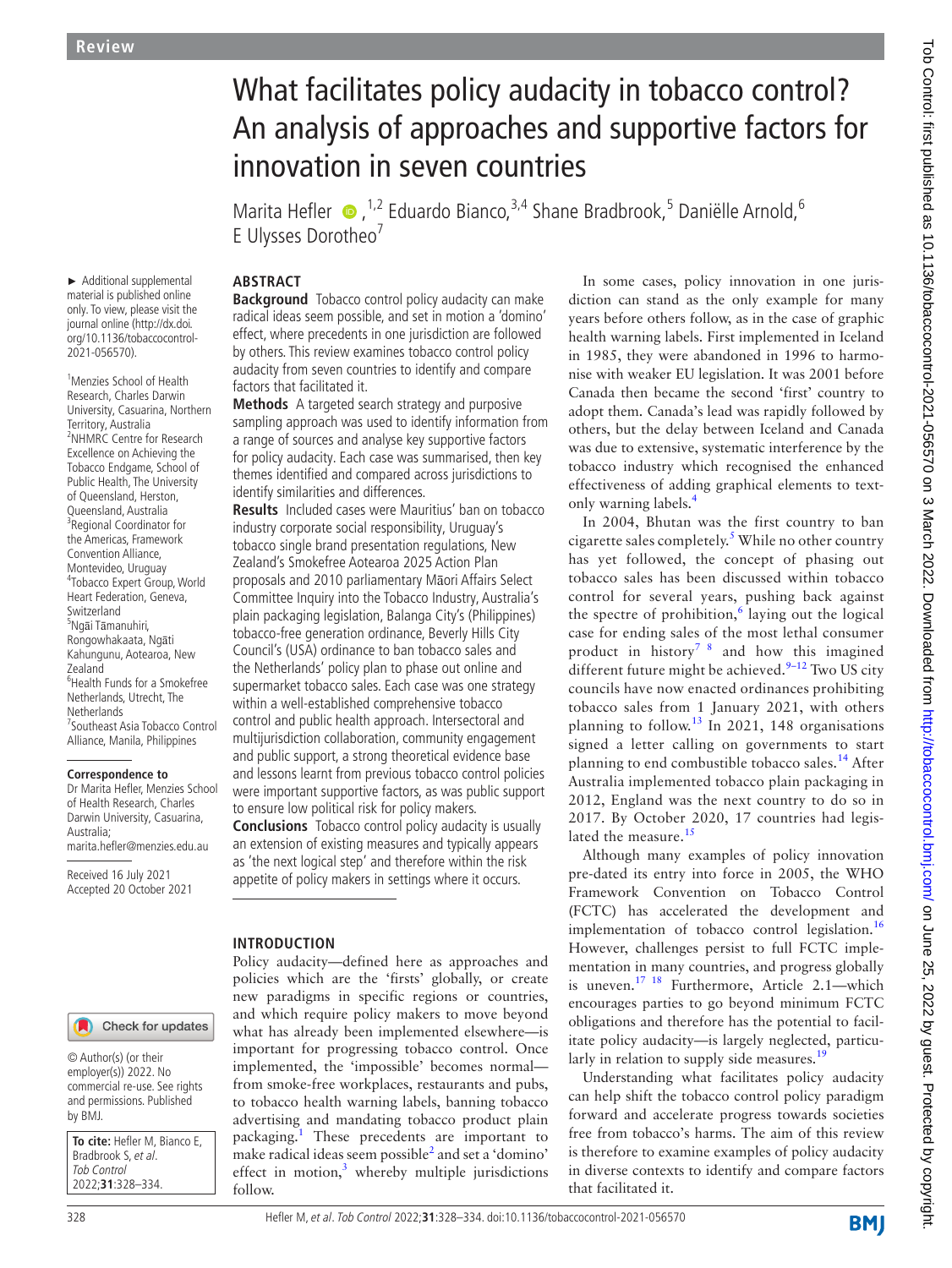**Review**

<span id="page-1-0"></span>**Table 1** Initial examples of tobacco control policy audacity identified by authors and tobacco control colleagues

| <b>Jurisdiction</b>                                 | Policy/approach                                                                                                                | <b>Date</b>                                                             |
|-----------------------------------------------------|--------------------------------------------------------------------------------------------------------------------------------|-------------------------------------------------------------------------|
| <b>Mauritius</b>                                    | Ban on tobacco industry corporate social<br>responsibility                                                                     | 2008                                                                    |
| Uruguay                                             | Regulation limiting tobacco products to a<br>single presentation per brand family                                              | Resolution passed 2008,<br>implemented from<br>February 2009            |
| Aotearoa<br>New Zealand                             | Inquiry into the tobacco industry and<br>consequences of tobacco use for Māori<br>and proposals for Smokefree Aotearoa<br>2025 | Inquiry in 2010, Proposals<br>in 2021                                   |
| Australia                                           | Tobacco plain packaging legislation                                                                                            | Announced 2010,<br>implemented 2012                                     |
| Hungary                                             | Law to limit and licence tobacco retailing                                                                                     | 2013                                                                    |
| Balanga City,<br>Philippines                        | Tobacco-free generation endgame<br>strategy ordinance                                                                          | Introduced in 2016                                                      |
| Tasmania,<br>Australia                              | Smoke-free generation bill introduced by<br>an independent member of parliament                                                | Introduced to parliament<br>2014. Not debated or<br>passed, lapsed 2018 |
| <b>Beverly Hills</b><br>City Council,<br><b>USA</b> | Ordinance to ban sale of most tobacco<br>products                                                                              | Passed in 2019,<br>implemented from<br>January 2021                     |
| The<br><b>Netherlands</b>                           | Policy plan to phase out online and<br>supermarket tobacco sales                                                               | Presented in 2020, to be<br>implemented by law from<br>2023             |

#### **METHODS**

Initial examples of policy audacity were identified by the author, based on knowledge of ground-breaking initiatives gained from her experience as *Tobacco Control* news editor from 2012 to 2021. Colleagues (coauthor EUD and others listed in acknowledgements) who have been involved in global tobacco control for several years, based in a range of countries, and who have collaborative networks across multiple countries were consulted to suggest additional examples. The initial list of policy approaches is shown in [table](#page-1-0) 1 (in chronological order).

To capture the diversity of policies, jurisdictions and information sources, a targeted search strategy and purposive sampling approach was used to identify and analyse key information about selected strategies. Some documents were already known to authors, who were familiar with the cases. Searches for additional information were conducted using Google, Google Scholar and PubMed and the *Tobacco Control* website using terms specific to the jurisdiction and policy innovation. A systematic review was not suited to this research, given that the story of policy audacity in some cases would need to be gleaned from disparate and non-peer-reviewed sources. Search terms are provided as [online supplemental file 1](https://dx.doi.org/10.1136/tobaccocontrol-2021-056570).

The aim was to examine cases representing diverse contexts (geographically, culturally and income level), and which were either supported by government or reached a point in the legislative process where they did, or are likely to be, passed into law. Following the initial search, the Hungary policy was excluded due to insufficient information available in English, and criticism that the motivation for the policy was for reasons other than advancing public health. $20$  The Tasmanian policy was also excluded, given it was introduced by a member of parliament who was independent rather than a government member, and lapsed without being debated by the Tasmanian parliament. $21$ 

Material was included if it provided information that told the story about who introduced the policy or strategy, how it was developed, and if it quoted, interviewed or was the work

of decision-makers or key people involved in the policy or approach. Both peer-reviewed literature and grey or nonpeerreviewed sources were included.

All cases were drawn from publicly available material in English, except the Uruguay example which was drafted by coauthor EB, who was involved in the policy development and implementation. Each case was summarised by the first author, and key contextual and supportive themes identified. These summaries were then refined and clarified by co-authors in each country (Aotearoa New Zealand, Balanga City and Netherlands) or others involved in the development of the policy (Mauritius, Beverly Hills) to ensure accuracy and no key details were missed. These were then compared across jurisdictions to identify commonalities and differences.

## **RESULTS**

The documentation available ranged from comprehensive, authoritative historical timelines and analyses of the policy context in which audacity occurred, published in peer-reviewed literature (Mauritius,  $^{22}$  <sup>23</sup> Aotearoa/New Zealand,  $^{24}$  <sup>25</sup> Australia,  $^{26}$  <sup>27</sup> to academic blogs (Aotearoa/New Zealand,<sup>28</sup> detailed online presentations,<sup>29</sup> media reports<sup>30 31</sup> and in-depth interviews<sup>[32](#page-5-22)</sup> with key policy makers, as well as ordinance study sessions<sup>[33](#page-5-23)</sup> (Beverly Hills), webinars<sup>[34 35](#page-5-24)</sup> and blog articles<sup>[36](#page-5-25)</sup> by civil society organisations (Netherlands), PowerPoint presentations by key policy makers,<sup>37</sup> media reports,<sup>38</sup> blogs<sup>39 40</sup> and short case studies<sup>41</sup> (Balanga City). Cases are presented below in the order in which they were announced.

#### **Mauritius: ban on tobacco industry corporate social responsibility (CSR)**

Mauritius led the world when it implemented a comprehensive ban on tobacco industry CSR in 2008[.23 42](#page-5-30) It was one of several measures including graphic warning labels, expansion of smoke-free areas, a complete ban on advertising, promotion and sponsorship and numerous restrictions on marketing introduced in the 2008 Public Health (Restrictions on Tobacco Products) Regulations, which were an amendment to the already strong Public Health Act of 1999. Together, the 2008 amendments closely conformed to FCTC requirements and made tobacco control policy in Mauritius one of the most stringent in Africa.<sup>[23](#page-5-30)</sup>

The groundwork for future action was laid with the 1999 Act, overseen by the Minister of Health & Quality of Life (MOH&QL) who was a strong supporter of tobacco control and was supported by strong technical capacity of senior bureaucrats. From 2001, a new antitobacco NGO, ViSa (now VISA), was formed. It received limited funding support from government<sup>[23](#page-5-30)</sup> and provided support to policy-makers, as well as fulfilling a role of monitoring and exposing tobacco industry activities, and using data to lobby government for revisions and tightening of tobacco control regulations (p. 455).<sup>[22](#page-5-16)</sup> It also included staff who had previously been senior bureaucrats at the MOH&QL, and cooperated with other domestic NGOs and a number of international NGOs.<sup>22</sup> VISA was keen to cultivate a harmonious working relationship with MOH&QL, where power for tobacco control policy making is highly centralised, $2^2$  and which was instrumental in advancing the tobacco control policy agenda and increasing its influence with decision-makers.

After the 1999 Act prohibited tobacco advertising, the tobacco industry engaged in a comprehensive range of CSR programmes as a form of proxy advertising. However, VISA actively monitored CSR initiatives and responded by highlighting and undermining the goodwill such initiatives were designed to generate.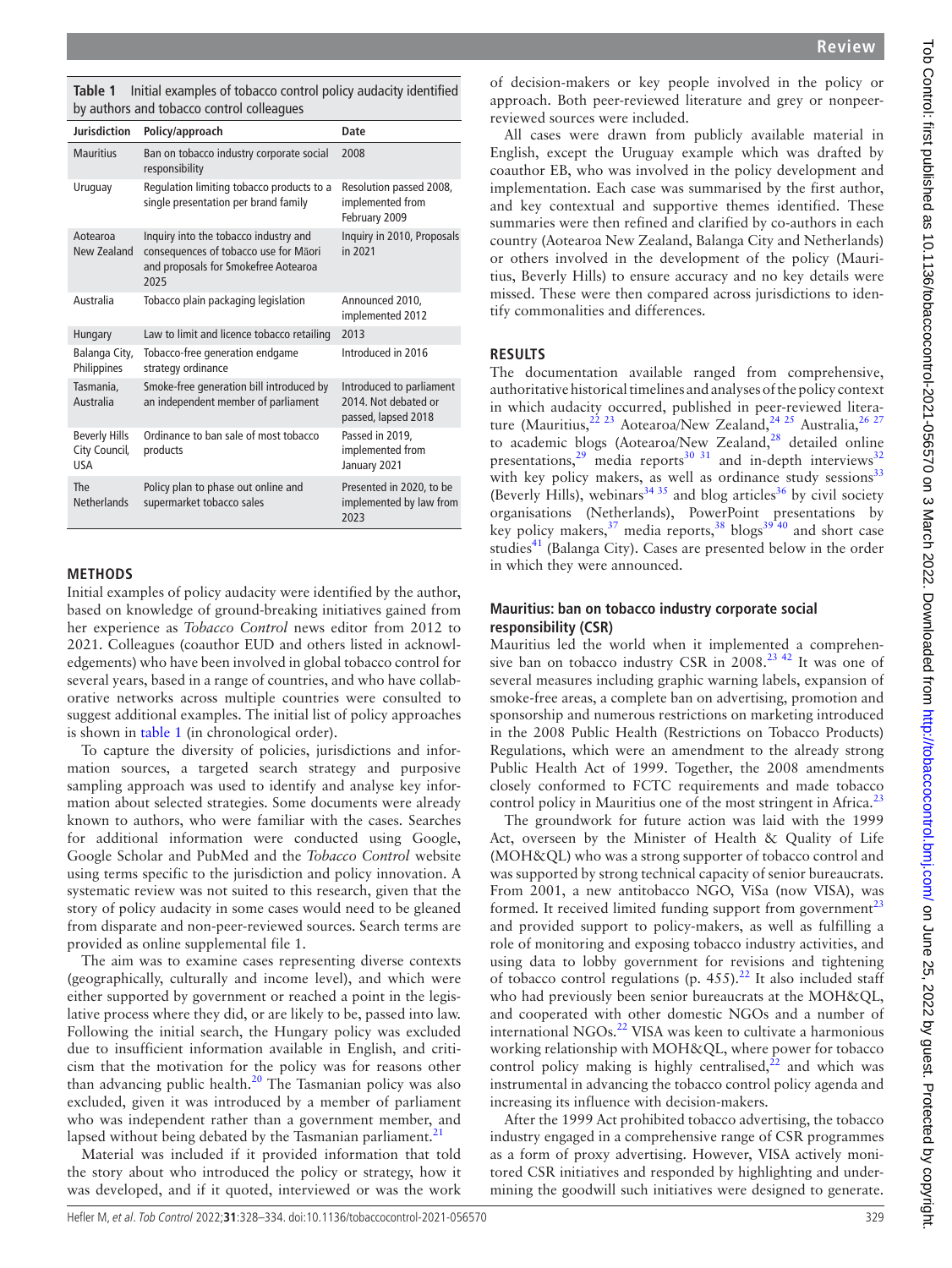For example, each year when tobacco industry-funded undergraduate scholarships to the University of Mauritius were announced, VISA would write to the university, student recipients, the media, government and others to bring attention to the fact that these scholarships were being provided by a killer industry.[22](#page-5-16) Making clear the extent to which tobacco industry CSR was undermining the advertising ban made banning CSR an obvious next step when the 2008 regulations were developed.

The 2008 amendment was also made possible by the appointment in 2005 of another Health Minister, Dr Rajeshwar Jeetah, who was highly committed to tobacco control and influential within the government. He saw political opportunity for Mauritius to be a tobacco control leader as one of the early FCTC signatories (p. 449). $^{22}$  Other supportive factors were muted influence and opposition from non-health ministries such as agriculture or finance because of the limited domestic tobacco industry (pp. 449–450) and using the existing Public Health Act to create amendments based on the FCTC to avoid tobacco industry interference to slow the legislative process (pp.  $451-452$ ).<sup>[22](#page-5-16)</sup>

## **Uruguay: tobacco packaging single presentation regulation**

In August 2008, the Uruguay Ministry of Health passed a regulation restricting tobacco companies to selling only one unique presentation of each cigarette brand effective from February 2009. Uruguay remains the only country worldwide to implement this measure.

The policy was introduced during the presidency of Dr Tabaré Vázquez, a medical doctor and oncologist, with a keen interest in public health.<sup>43</sup> Dr Vázquez became president on 1 March 2005, 6 months after Uruguay ratified the FCTC in September 2004, and a week after it came into force in 27 February 2005. His presidency marked the start of a new tobacco control era, although the groundwork had been laid for several years. Since 2000, there was a strong national civil society tobacco control movement, spearheaded by the National Medical Association. In 2004, the movement promoted and succeeded in creating an Honorary Advisory Commission on Tobacco Control within the Ministry of Health (MOH). Borne out of the close professional networks in this small country, the Commission provided a rapid advisory channel to both the Minister of Health and Dr Vázquez. Members of the Advisory Commission included national cancer, cardiovascular and addiction experts. A National Tobacco Control Program was also established, which worked closely with the Advisory Commission.<sup>4</sup>

From May 2005, Uruguay began to implement WHO FCTC measures by decree. Among the first was a decree related to WHO FCTC Article 11, which banned misleading descriptors such as light, mild, ultralight and low tar. In March 2008, parliament approved a new Tobacco Smoking Control Act which included a specific provision to combat the fraud of misleading descriptors. The tobacco industry reacted by using brand variants including colours such as golden, silver and green, and other variants appeared to circumvent and undermine the regulation.

The MOH and its Advisory Commission discussed two measures to counteract the tobacco industry strategy: plain packaging and increasing health warning label sizes to 80%. At the time, the MOH considered that plain packaging would unleash great resistance from the tobacco industry.<sup>[44](#page-5-32)</sup> It therefore opted for the strategy of single presentation per tobacco brand family. The idea for this approach came from a 2005 paper published by Physicians for a Smoke-Free Canada, $45$  which members of the Commission were aware of through longstanding international collaboration.

The Uruguay example demonstrates the value of a body with deep technical expertise to provide direct advice to government, informed by collaborative international networks and the ability to draw on a range of policy approaches to fit within acceptable risk parameters.

### **Aotearoa New Zealand: proposals for a Smokefree Aotearoa 2025 and the Māori Affairs Select Committee (MASC) Inquiry into the Tobacco Industry**

In April 2021, the Aotearoa New Zealand government published Proposals for a Smokefree Aotearoa 2025 Action Plan. Strategies include drastically reducing tobacco retail availability, denicotinisation of tobacco products and a smokefree generation strategy. Central to the plan is Māori leadership and sovereignty.[46](#page-5-34)

The scene was first set for this world-leading plan in September 2009, when Aotearoa New Zealand Māori party member of parliament Hone Harawira announced the Māori Affairs parliamentary select committee would hold an inquiry into the impact of tobacco use on Māori, with the aim of increasing public pres-sure for banning the sale of tobacco.<sup>[47](#page-6-0)</sup>

The resulting report, published in November  $2010<sup>48</sup>$  provided comprehensive recommendations for a Smoke-free New Zealand, including holding the tobacco industry accountable and reducing the availability of tobacco. It also recommended that Māori approaches and decision-making be adopted. This approach was bold because using an Inquiry rather than the usual Health Select Committee process was a political pathway which had never been done before. However, it was aligned with public support and set the scene for measures that 'logically have a high chance of success, but that have not been implemented or evaluated before'. The government was therefore encouraged to 'be brave enough to implement such ground-breaking interventions, but also to evaluate them to ensure they are actually effective and cost-effective'.<sup>[20](#page-5-14)</sup> The MASC report led to the thengovernment committing to a 2025 smoke-free goal. $^{28}$ 

In the lead up to the announcement of the MASC, a detailed overview of recent actions by Māori politicians and advocates was published.<sup>25</sup> These included Māori leaders shifting the goal posts from tobacco control to elimination, as part of a move to increased control and sovereignty for their own well-being, and against harm, as well as taking control of the language—introducing the terms 'auahi kore' (smoke-free) and 'tupeka kore' (concept of tobaccofree). Both terms were adopted more broadly by both Māori and government organisations.

Denormalisation was another important focus, using media and advocacy to change social norms, putting the focus on and acting against the tobacco industry. The language used in these efforts was uncompromising, using terms such as 'Māori murder', 'endangered species', 'tobacco resistance movement' and 'genocide', a deliberate use of words associated with criminal law, environmental campaigns and liberation rhetoric. Support for denormalisation campaigns came from both mainstream and Māori media.<sup>[25](#page-5-35)</sup>

The MASC led to a 'reset' of tobacco control, which was struggling. The Associate Minister for Health at the time, Dame Tariana Turia, was a champion of the goal as co-leader of the Māori Party; she received the report and strongly recommended it to parliament. However at the 2014 election, she retired and the Māori party became less influential in the coalition government, led by the National Party which had longstanding tobacco industry alliances.<sup>[49](#page-6-2)</sup> Although several years of inaction and reduced tobacco control funding followed, $50-52$  the MASC created a foundation for the Smokefree Aotearoa Action Plan proposals following the 2020 election of a Labour government.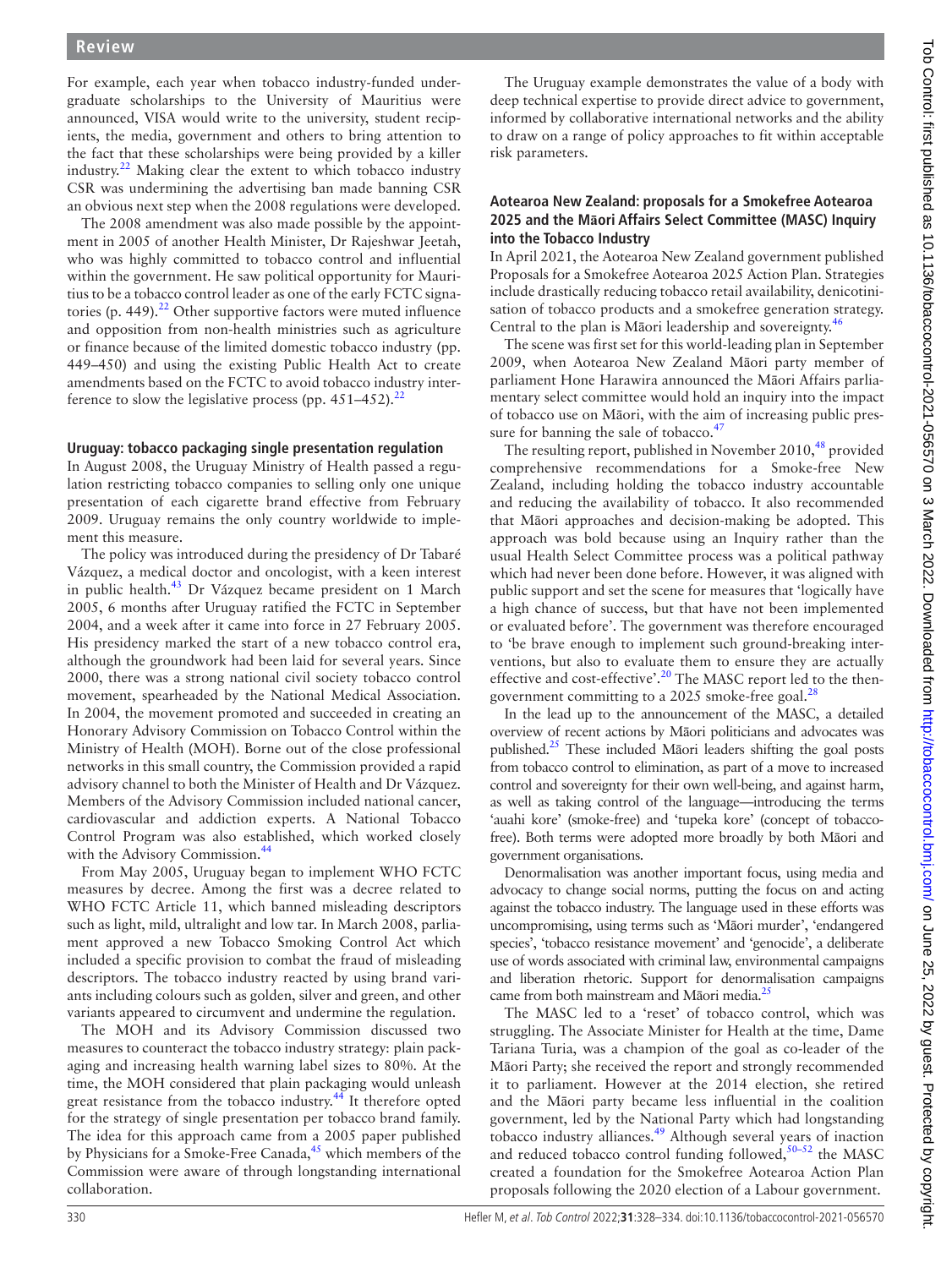The Aotearoa example shows the importance of leadership from those most affected by tobacco use to shift the paradigm of tobacco control, the need for collaboration across different groups (Māori and non-Māori, academics and civil society organisations as well as government), the value of focusing on the culpability of the industry and how the framework for policy can carry forward even as government commitment waxes and wanes.

#### **Australia: tobacco plain packaging**

On 29 April 2010, the Australian government was the first in the world to announce it would adopt tobacco plain packaging. The bill was passed into law on 1 December 2011 and fully implemented from 1 December 2012. The timeline, key players, Australian health policy context and history of plain packaging research and evidence has been comprehensively documented by Australian tobacco control researchers<sup>[26 27](#page-5-18)</sup> who were involved in various capacities in development and advocacy for the policy.

As Australian Health Minister from December 2007 to December 2011, and then Attorney General until her resignation in February 2013, Nicola Roxon was the key political figure responsible for steering the bill through parliament and laying the groundwork for it to withstand the inevitable, and protracted, tobacco industry legal challenges. Asked 'what made the government take such an important step', Roxon highlighted the critical role of the solid evidence base suggesting it would be effective, the reputation and coherence of the Australian tobacco control community and the supporting expertise of the public (civil) service, legal profession and public health sphere (pp. 118-124).[26](#page-5-18) Roxon's then chief of staff also noted that the year before the party was elected to government was crucial for laying the policy groundwork. During this time, advice was regularly sought from key public health researchers, showing the importance of cultivating relationships across party lines, which many health groups maintain in Australia (p. 131). $^{26}$  $^{26}$  $^{26}$ 

Other factors that helped finally bring plain packs—an idea which had been around internationally since the mid-1980s (p.  $1$ <sup>26</sup> to fruition include the long corporate memory of key advocates, who were working in tobacco control when the tobacco industry successfully scared the Canadian government from adopting it in the mid-1990s (pp.  $5-6$ ).<sup>[26](#page-5-18)</sup> In the intervening years, internal tobacco industry documents released in the USA formed the basis for a detailed report which showed the legal arguments the industry used to be false (pp.  $6-7$ ).<sup>26</sup> Cynthia Callard, a Canadian tobacco control expert who analysed the documents, was interviewed on a major Australian current affairs programme to highlight the hollowness of the tobacco industry's strategy (p. 21), demonstrating the value of both international collaboration between academics and civil society, and ongoing scrutiny and analysis of tobacco industry activities.

Leveraging high public support to minimise public distrust of the tobacco industry to garner bipartisan commitment (pp. 135–136), and high support to minimise the potential political risk were also important (p. 24), as was continuing public advocacy in support of the move during an 8-month information vacuum about whether the measure was likely to succeed  $(p. 23).^{26}$  $(p. 23).^{26}$  $(p. 23).^{26}$ 

#### **Balanga City, Philippines: tobacco-free generation (TFG) Ordinance**

Balanga City passed a TFG Ordinance in 2016, the first jurisdiction in the world to do so, preventing the sale and use of all

tobacco and e-cigarettes products to anyone born on or after January 2000.<sup>[40](#page-5-36)</sup>

Two figures were pivotal in developing and passing the policy: Councillor Jernie Jett V Nisay (health committee chair), and former mayor Jose Enrique Garcia, who were both drivers of a comprehensive approach to health promotion and the Philippines Department of Health healthy lifestyle campaign *Pilipinas Go4Health*. [38](#page-5-27) Mayor Garcia is also a graduate of the 2014 Johns Hopkins Bloomberg School of Public Health Institute for Global Tobacco Control Leadership Program and won an award for his tobacco control leadership at the 2016 World Conference on Tobacco or Health.<sup>[39](#page-5-28)</sup>

With overwhelming public support, the TFG Ordinance was introduced in September 2016. It followed a March 2016 Ordinance which had already essentially created a completely smokefree city by expanding the coverage of a 2008 ban on the sale, distribution, use, advertising and promotion of tobacco products within three kilometres of Balanga City's 80-hectare University Town area by an additional three-kilometre radius and including e-cigarettes. $\frac{40}{10}$  $\frac{40}{10}$  $\frac{40}{10}$  Taking into account the long history of comprehensive action to promote Balanga as a tobacco-free city, the TFG ordinance was the next logical step in the larger tobacco control landscape.

Tobacco control is itself one component of a much larger participatory health promotion approach for Balanga to promote healthy eating, physical exercise and being alcohol/drug-free, as part of its identity as a 'world class university town'.[37](#page-5-26) The tobacco industry subsequently won legal challenges against both ordinances—hinting at the industry's view of the potential effec-tiveness of these strategies.<sup>[40](#page-5-36)</sup>

#### **Beverly Hills, USA: ordinance to prohibit most tobacco sales**

Then mayor of Beverly Hills, John Mirisch, was pivotal to the city's decision to adopt an ordinance to ban tobacco sales in 2019. In a February 2021 webinar to discuss moving Spain towards the tobacco endgame, $^{29}$  $^{29}$  $^{29}$  Mirisch outlined the history of Beverly Hills' action on tobacco control, particularly to introduce and expand smoke-free areas in the city since 1987. Among the innovations he had been personally involved in as part of his council role since 2014 were treating e-cigarettes the same as tobacco, prohibiting smoking in farmers' markets, and in 2017 making all multiunit housing completely smoke-free.

The genesis of the policy to end all tobacco sales was a 2018 council discussion about banning tobacco product flavourings. Mirisch recalled asking 'Why not just ban tobacco altogether?' The city's Health and Safety Commission then initiated a process to research policy options and prepare recommendations to council, for which public input was invited. In February 2019, the council held a study session about the issue. Among other tobacco control experts and groups, Ruth Malone (UCSF and TC editor-in-chief) and Chris Bostic (ASH USA) spoke about the historical context of the tobacco industry and legal justification;<sup>33</sup> both were subsequently quoted by Mirisch about the justification for the policy. $2^2$ 

In both presentations<sup>29</sup> and interviews,  $3032$  Mirisch repeatedly highlighted the aspiration for Beverly Hills to be a healthy city, the importance of doing what is right and appropriate for the community, his pride at Beverly Hills being the first jurisdiction to end tobacco sales and hope that other cities would follow its example. In a longer and more wide-ranging interview, he also talked about his personal values and political orientation as a 'communitarian' not a 'corporatist', an orientation clearly not naturally aligned with an industry whose profits are at the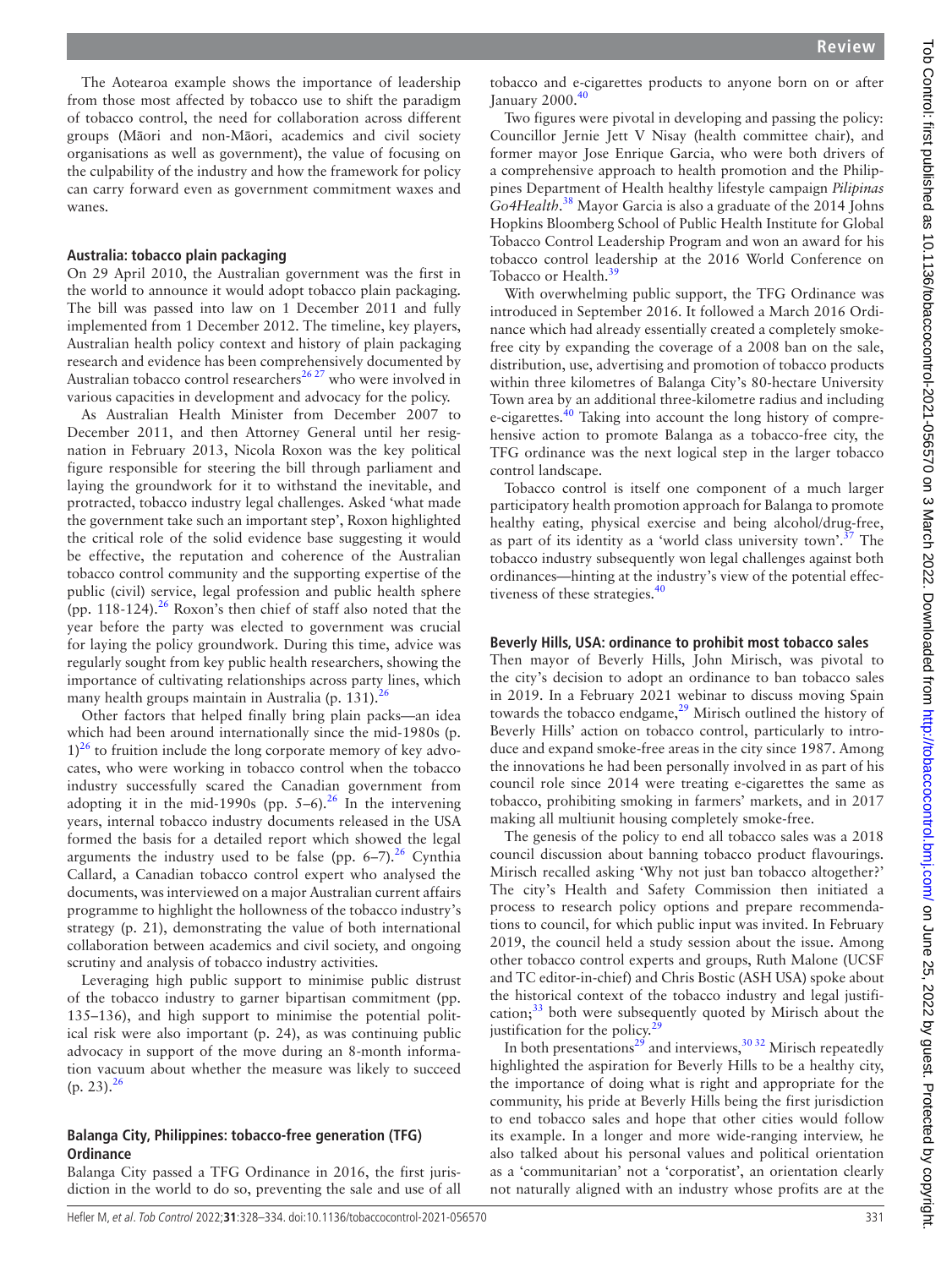expense of its customers' health and lives.<sup>[32](#page-5-22)</sup> Fellow councillors also highlighted the city's focus on health, and the appropriateness of not taking part in selling tobacco.<sup>3</sup>

## **Netherlands: phasing out tobacco sales online and from supermarkets**

In 2020, the Dutch government presented a policy plan which included two concrete measures: a ban on online tobacco sales to come into force in 2023, and a ban on supermarket tobacco sales to enter into force in 2024.<sup>34-36</sup> The step represented a stunning reversal for a country that less than 10 years ago was labelled a Nirvana for the tobacco industry.<sup>[52](#page-6-4)</sup>

The innovation was supported by an alliance formed between the Dutch Heart Foundation, Dutch Cancer Society and Lung Foundation in 2013,  $34 \times 35$  which was quickly joined by approximately 40 additional organisations. The alliance's approach was to find the 'fastest road towards a smokefree Netherlands', focusing on feasible and effective FCTC strategies.<sup>35</sup> A joint strategy was developed to generate broad social and political support. In 2015, the alliance launched the 'smokefree generation' movement.  $3435$  It focuses on protecting youth, with the intention that children born from 2017 and after would be free from exposure to smoking. This is an important strategy to generate public and political support from all sides—it is a framing that nobody is willing to go against and ensures messaging is both positive and supportive[.35](#page-5-38) Using public support is a key strategy to influence government; from 2009, the alliance did annual surveys of public attitudes to reducing tobacco outlets. In 2020, it showed an increase in support to 71%–73%, up from 61% to 62% in 2016.<sup>[34](#page-5-24)</sup>

From 2019, a national prevention agreement was adopted in the Netherlands, which focuses on tobacco, alcohol and obesity, and creates societal and government collaboration. It includes a range of tobacco control measures including reducing the number of tobacco points of sale, for which FCTC Article 2.1 is an important guiding point. The proposed plan to end online and supermarket tobacco sales is the first step in a strategy to ultimately restrict tobacco sales to specialist shops.<sup>[34](#page-5-24)</sup>

While it is yet to be tested by implementation, the road to this policy demonstrates the importance of cohesion between civil society organisations to achieve targeted goals, and making the policy low-risk politically through both the choice of framing and leveraging public support, and the importance of building support across political lines.

## **DISCUSSION**

A common feature of all the cases was that they were grounded in strong theoretical evidence for potential effectiveness, built on a foundation of existing tobacco control and substantial history of comprehensive action, drawing on political capital and community support which made the policy a relatively low political risk.

At the local government level (Balanga City and Beverly Hills), a high degree of community engagement and linking tobacco control policy to the identity of the community were prime supporting factors, as were local policy makers who are tobacco control 'champions' and willing to invest in this as part of their political identity. These more audacious supply side measures may offer significantly greater scope for health gains for cities and communities, as opposed to individually-focused measures, such as promoting smoking cessation and other approaches to reduce demand for tobacco products.

At the national level, cohesion between civil society and governments (Mauritius, Uruguay, Netherlands), including relationships across political party lines (Australia, Netherlands), strong bureaucratic and technical expertise (all), global and local tobacco control knowledge and memory (Uruguay, Australia) and international collaboration (Mauritius, Uruguay) and incorporating lessons learnt from previous unsuccessful tobacco control policy innovation (Australia) are all supporting factors. Framing issues in such a way that they foster and harness public antipathy towards the tobacco industry, coupled with leveraging public support for smoking reduction (Aotearoa, Australia, Netherlands), assists in making policy audacity a low-risk option for politicians. As with local government regulations, strong policy-making champions within government were crucial in all the national examples.

A strength of this study is that it integrates information from diverse sources, including the voices of policy makers themselves, as well as those involved in approaches and policy making. It includes a range of contexts and policy-making approaches, at both the local and national government level. In addition, while all the policy approaches included in this study were either legislated or supported by government, it includes a policy that was subsequently repealed by a successful tobacco industry legal challenge (Balanga City) as well as two that have not yet been fully implemented (Aotearoa New Zealand, Netherlands). A limitation of the study is that it excludes non-English language material, and no policies that were introduced to legislatures but not passed. Examples such as the Tasmanian smoke-free generation bill may provide useful lessons for policy makers, researchers and advocates in other jurisdictions.

## **CONCLUSION**

Tobacco control policy audacity which is ground-breaking typically appears as 'the next logical step' in settings where it is adopted. Building on previous initiatives within the jurisdiction, as well as anticipating the likely feasibility and potential for approaches to withstand tobacco industry challenges assists with balancing boundary-pushing innovations against the risk appetite of policy makers. FCTC Article 2.1 encourages Parties to go beyond minimum measures specified in the Treaty, but has historically been neglected. As Parties increasingly move towards

## **What this paper adds**

- ► Paradigm-shifting audacity in tobacco control policy has the potential to improve public health in the contexts where it is implemented and also serves as important precedents for other jurisdictions.
- ► As Parties increasingly move towards full Framework Convention on Tobacco Control (FCTC) implementation, policy audacity, as encouraged by FCTC Article 2.1, is needed to progress towards achieving societies free from the harms of tobacco.
- $\triangleright$  Despite the importance of policy innovation for achieving tobacco-free goals, there is limited evidence for what facilitates policy audacity across different jurisdictions.
- ► This study examines diverse examples of audacity in tobacco control policy in seven countries to identify factors that facilitated it. Strong civil society support, research evidence, alignment of policies with local identity and tobacco control champions are all important factors for facilitating policy audacity.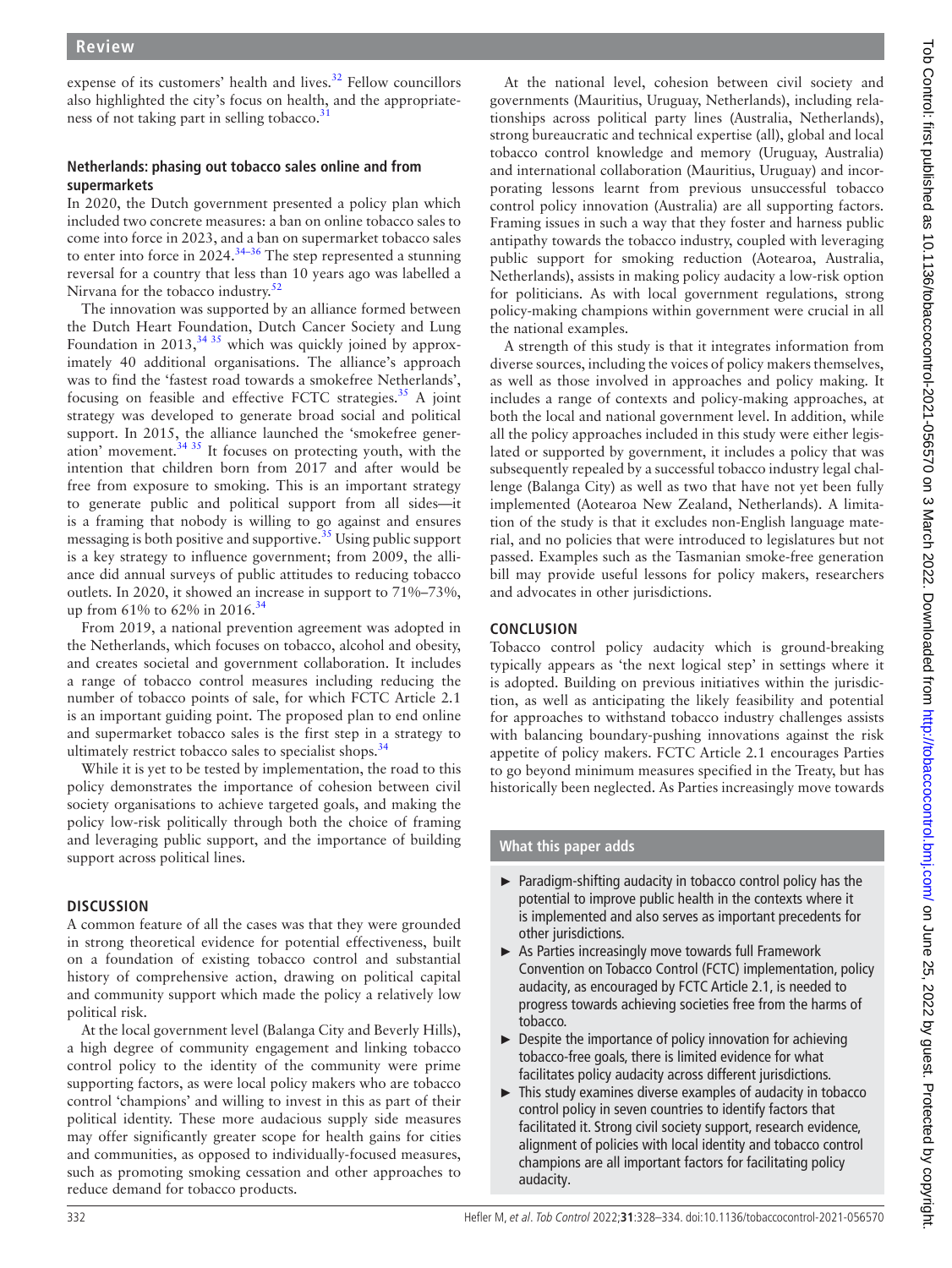full FCTC implementation, policy audacity is needed to progress towards achieving societies free from the harms of tobacco.

**Twitter** Marita Hefler [@m\\_hef](https://twitter.com/m_hef) and Eduardo Bianco [@biancoeduardo1](https://twitter.com/biancoeduardo1)

**Acknowledgements** The authors wish to thank Anaru Waa, Coral Gartner, Joanna Cohen and Richard Edwards for providing useful information, references and ideas for examples of policy audacity. We also thank Deowan Mohee and Chris Bostic who provided comments and clarifications about the Mauritius and Beverly Hills policies, however any errors or omissions remain the responsibilty of the first author. Thanks also to the anonymous reviewers who provided helpful feedback to improve the paper.

**Contributors** MH performed initial searches and prepared the first draft of the manuscript. All authors contributed to preparing the case studies and final version of the paper. MH has overall responsibility for the work and acts as guarantor.

**Funding** MH is the recipient of a Gender Equity Fellowship from the Menzies School of Health Research, Darwin, Australia. She also receives salary support from the Australian National Health & Medical Research Council grant (GNT1198301), Centre for Research Excellence on Achieving the Tobacco Endgame through the University of Queensland.

**Competing interests** None declared.

**Patient consent for publication** Not applicable.

**Provenance and peer review** Commissioned; externally peer reviewed.

**Data availability statement** All data relevant to the study are included in the article or uploaded as supplementary information.

#### **ORCID iD**

Marita Hefler<http://orcid.org/0000-0002-1709-1098>

## **REFERENCES**

- <span id="page-5-0"></span>1 Daube M, Maddox R. Impossible until implemented: New Zealand shows the way. [Tob](http://dx.doi.org/10.1136/tobaccocontrol-2021-056776)  [Control](http://dx.doi.org/10.1136/tobaccocontrol-2021-056776) 2021;30:361–2.
- <span id="page-5-1"></span>2 Smith EA, McDaniel PA, Malone RE. California advocates' perspectives on challenges and risks of advancing the tobacco endgame. [J Public Health Policy](http://dx.doi.org/10.1057/s41271-020-00230-5) 2020;41:321-33.
- <span id="page-5-2"></span>3 Daube M. Waiting for the domino effect: interview by Fiona Fleck. Bull World Health [Organ](http://dx.doi.org/10.2471/BLT.12.031212) 2012;90:876–7.
- <span id="page-5-3"></span>4 Hiilamo H, Crosbie E, Glantz SA. The evolution of health warning labels on cigarette packs: the role of precedents, and tobacco industry strategies to block diffusion. Tob [Control](http://dx.doi.org/10.1136/tobaccocontrol-2012-050541) 2014;23:e2.
- <span id="page-5-4"></span>5 Givel MS. History of Bhutan's prohibition of cigarettes: implications for neo-prohibitionists and their critics. [Int J Drug Policy](http://dx.doi.org/10.1016/j.drugpo.2011.05.006) 2011;22:306-10.
- <span id="page-5-5"></span>6 Daynard RA. Doing the unthinkable (and saving millions of lives). [Tob Control](http://dx.doi.org/10.1136/tc.2008.028308) 2009;18:2–3.
- <span id="page-5-6"></span>7 Proctor RN. Why ban the sale of cigarettes? The case for abolition. [Tob Control](http://dx.doi.org/10.1136/tobaccocontrol-2012-050811) 2013;22:i27–30.
- 8 Smith EA, Malone RE. An argument for phasing out sales of cigarettes. [Tob Control](http://dx.doi.org/10.1136/tobaccocontrol-2019-055079) 2020;29:703–8.
- <span id="page-5-7"></span>9 Daynard RA. How smoking became history: looking back to 2012. [Tob Control](http://dx.doi.org/10.1136/tc.2010.040873) 2012;21:289–90.
- van der Eijk Y. Development of an integrated tobacco endgame strategy. [Tob Control](http://dx.doi.org/10.1136/tobaccocontrol-2013-051211) 2015;24:336–40.
- 11 Edwards R, Russell M, Thomson G, et al. Daring to dream: reactions to tobacco endgame ideas among policy-makers, media and public health practitioners. **BMC** [Public Health](http://dx.doi.org/10.1186/1471-2458-11-580) 2011;11:580.
- 12 McDaniel PA, Smith EA, Malone RE. The tobacco endgame: a qualitative review and synthesis. [Tob Control](http://dx.doi.org/10.1136/tobaccocontrol-2015-052356) 2016;25:594-604.
- <span id="page-5-8"></span>13 PR Newswire/ASH USA. Beverly hills and Manhattan beach, California make history for public health, 2021. Available: [https://www.prnewswire.com/news-releases/](https://www.prnewswire.com/news-releases/beverly-hills-and-manhattan-beach-california-make-history-for-public-health-301200733.html) [beverly-hills-and-manhattan-beach-california-make-history-for-public-health-](https://www.prnewswire.com/news-releases/beverly-hills-and-manhattan-beach-california-make-history-for-public-health-301200733.html)[301200733.html](https://www.prnewswire.com/news-releases/beverly-hills-and-manhattan-beach-california-make-history-for-public-health-301200733.html)
- <span id="page-5-9"></span>14 ASH USA. Letter: 148 organizations call for phasing out sales of combustible tobacco products, 2021. Available: <https://ash.org/aftertobacco/>
- <span id="page-5-10"></span>15 Cohen JE, Zhou S, Goodchild M, et al. Plain packaging of tobacco products: lessons for the next round of implementing countries. [Tob Induc Dis](http://dx.doi.org/10.18332/tid/130378) 2020;18:1–3.
- <span id="page-5-11"></span>16 Craig L, Fong GT, Chung-Hall J, et al. Impact of the WHO FCTC on tobacco control: perspectives from stakeholders in 12 countries. [Tob Control](http://dx.doi.org/10.1136/tobaccocontrol-2019-054940) 2019;28:s129-35.
- <span id="page-5-12"></span>17 Chung-Hall J, Craig L, Gravely S, et al. Impact of the WHO FCTC over the first decade: a global evidence review prepared for the impact assessment expert group. Tob [Control](http://dx.doi.org/10.1136/tobaccocontrol-2018-054389) 2019;28:s119–28.
- 18 World Health Organization. WHO report on the global tobacco epidemic 2021: addressing new and emerging products. Geneva, 2021.
- <span id="page-5-13"></span>19 Bostic C, Hefler M, Muller G, et al. FCTC article 2.1 and the next horizon in tobacco policy: phasing out commercial sales. [Tob Induc Dis](http://dx.doi.org/10.18332/tid/130673) 2020;18:1-2.
- <span id="page-5-14"></span>20 Thorpe N. Hungary's tobacco law: leaked tape causes outrage. Europe: BBC News, 2013.<https://www.bbc.com/news/world-europe-23146659>
- <span id="page-5-15"></span>21 Barnsley K. Australia: big tobacco wins in defeat of T21 age bill, 2021. Available: [https://blogs.bmj.com/tc/2021/04/02/australia-big-tobacco-wins-in-defeat-of-t21](https://blogs.bmj.com/tc/2021/04/02/australia-big-tobacco-wins-in-defeat-of-t21-age-bill/) [age-bill/](https://blogs.bmj.com/tc/2021/04/02/australia-big-tobacco-wins-in-defeat-of-t21-age-bill/)
- <span id="page-5-16"></span>22 Kusi-Ampofo O. Negotiating change: ideas, institutions, and political actors in tobacco control policy making in Mauritius. [J Health Polit Policy Law](http://dx.doi.org/10.1215/03616878-8893543) 2021;46:435-65.
- <span id="page-5-30"></span>23 Burhoo P, Mohee D, Mauritius ML. Tobacco control in Africa: people, politics and policies. London and New York: Anthem Press, 2011: 185–200.
- <span id="page-5-17"></span>24 Blakely T, Thomson G, Wilson N, et al. The maori affairs select committee inquiry and the road to a smokefree Aotearoa. [N Z Med J](http://www.ncbi.nlm.nih.gov/pubmed/21326394) 2010;123:7-18.
- <span id="page-5-35"></span>25 Gifford H, Bradbrook SK. Recent actions by M*ā*ori politicians and health advocates for a tobacco-free Aotearoa/New Zealand, a brief review (occasional paper 2009/1) Whakauae research services, te Reo M*ā*rama, health promotion and public health policy research unit (HePPRU). University of Otago, 2009. [https://www.otago.ac.nz/](https://www.otago.ac.nz/wellington/otago022879.pdf) [wellington/otago022879.pdf](https://www.otago.ac.nz/wellington/otago022879.pdf)
- <span id="page-5-18"></span>26 Chapman S, Freeman B. Removing the emperor's clothes: Australia and tobacco plain packaging. Sydney University Press, 2014.
- 27 Freeman B. Thinking outside the box: Tobacco plain packaging and the demise of smoking. In: Luetjens J, 't Hart P, eds. Successful public policy: lessons from Australia and New Zealand. Action, ACT ANU Press, 2019.
- <span id="page-5-19"></span>28 Waa A, Gifford H, Bradbook S. A Smokefree Aotearoa action plan: why this could eliminate smoking disparities for M*ā*ori. University of Otago, 2021.
- <span id="page-5-20"></span>29 Mirisch J. Implementing end game in Beverly Hills. Tobacco Endgame - Spain (English Translation). Ash Usa 2021<https://www.youtube.com/watch?v=ldhFhNs0hLQ&t=3s>
- <span id="page-5-21"></span>30 Limitone J. Beverly hills Mayor explains the real reason for banning all tobacco sales. Fox Business, 2019. Available: [https://www.foxbusiness.com/features/beverly-hills](https://www.foxbusiness.com/features/beverly-hills-mayor-explains-the-real-reason-for-banning-all-tobacco-sales)[mayor-explains-the-real-reason-for-banning-all-tobacco-sales](https://www.foxbusiness.com/features/beverly-hills-mayor-explains-the-real-reason-for-banning-all-tobacco-sales)
- <span id="page-5-37"></span>31 Ravikumar V. Smokers, beware: Beverly hills says it is the first US city to ban tobacco sales,, 2019. Available: [https://www.usatoday.com/story/news/nation/2019/06/05/](https://www.usatoday.com/story/news/nation/2019/06/05/beverly-hills-approves-tobacco-ban-first-us/1361229001/) [beverly-hills-approves-tobacco-ban-first-us/1361229001/](https://www.usatoday.com/story/news/nation/2019/06/05/beverly-hills-approves-tobacco-ban-first-us/1361229001/)
- <span id="page-5-22"></span>32 Lanius A. E28: Former beverly Hills Mayor, John mirisch on serving your community & breaking the political mold unsugarcoated with aalia 2020 [https://www.youtube.](https://www.youtube.com/watch?v=tAk49mggXHU) [com/watch?v=tAk49mggXHU](https://www.youtube.com/watch?v=tAk49mggXHU)
- <span id="page-5-23"></span>33 ASH USA. Beverly Hills study session - February 5, 2019, 2021. Available: [https://ash.](https://ash.org/beverlyhills-feb2019/) [org/beverlyhills-feb2019/](https://ash.org/beverlyhills-feb2019/) [Accessed 14 May 2021].
- <span id="page-5-24"></span>34 Muller G. Tobacco points of sale: state of play in the Netherlands. Available: [https://](https://www.youtube.com/watch?v=XGKLW549sRk&list=PLIMuNb1cBnDFooChBrXwcvDFpWOywXDCr&index=20) [www.youtube.com/watch?v=XGKLW549sRk&list=PLIMuNb1cBnDFooChBrXwcvD](https://www.youtube.com/watch?v=XGKLW549sRk&list=PLIMuNb1cBnDFooChBrXwcvDFpWOywXDCr&index=20) [FpWOywXDCr&index=20](https://www.youtube.com/watch?v=XGKLW549sRk&list=PLIMuNb1cBnDFooChBrXwcvDFpWOywXDCr&index=20) [Accessed 26 Apr 2021].
- <span id="page-5-38"></span>35 Arnold D. Towards a tobacco free future in the Netherlands - building a strong alliance with partners working together on one strategy: the Smokefree Generation In: ASH USA Tobacco Endgame - Spain (English Translation), 2021. Available: <https://www.youtube.com/watch?v=ldhFhNs0hLQ&t=3s>[Accessed 26 Apr 2021].
- <span id="page-5-25"></span>36 Hefler M, Baker J, van Lier B. Worldwide news and comment. Netherlands: move to phase out tobacco sales in supermarkets and petrol stations. Tobacco Control 2020;29:247–9.
- <span id="page-5-26"></span>37 Garcia III J. Health promotion in the city of Balanga. Healthy people, wealthy Nation Forum January 2014. Health Justice Philippines, 2014. [https://www.slideshare.net/](https://www.slideshare.net/healthjustice/health-promotion-in-the-city-of-balanga-by-mayor-jose-garcia-iii) [healthjustice/health-promotion-in-the-city-of-balanga-by-mayor-jose-garcia-iii](https://www.slideshare.net/healthjustice/health-promotion-in-the-city-of-balanga-by-mayor-jose-garcia-iii)
- <span id="page-5-27"></span>38 Pulumbarit V. Health advocates laud battan mayor's anti-smoking stance. GMA News Online, 2014. Available: [https://www.gmanetwork.com/news/lifestyle/](https://www.gmanetwork.com/news/lifestyle/healthandwellness/346787/health-advocates-laud-bataan-mayor-s-anti-smoking-stance/story/) [healthandwellness/346787/health-advocates-laud-bataan-mayor-s-anti-smoking](https://www.gmanetwork.com/news/lifestyle/healthandwellness/346787/health-advocates-laud-bataan-mayor-s-anti-smoking-stance/story/)[stance/story/](https://www.gmanetwork.com/news/lifestyle/healthandwellness/346787/health-advocates-laud-bataan-mayor-s-anti-smoking-stance/story/)
- <span id="page-5-28"></span>39 Mayor Joet Garcia winner of 10 years of tobacco control alumni contest, 2015. Available: [http://ecgasbataan.blogspot.com/2015/03/mayor-joet-garcia-winner-of-10](http://ecgasbataan.blogspot.com/2015/03/mayor-joet-garcia-winner-of-10-years-of.html) [years-of.html](http://ecgasbataan.blogspot.com/2015/03/mayor-joet-garcia-winner-of-10-years-of.html)
- <span id="page-5-36"></span>40 de Leon K, Sarita JT. The Philippines: pioneering the tobacco endgame. BMJ 2020 [Available at: https://blogs.bmj.com/tc/2020/01/13/the-philippines-pioneering-the](Available%20at:%20https://blogs.bmj.com/tc/2020/01/13/the-philippines-pioneering-the-tobacco-endgame/)[tobacco-endgame/](Available%20at:%20https://blogs.bmj.com/tc/2020/01/13/the-philippines-pioneering-the-tobacco-endgame/)
- <span id="page-5-29"></span>41 WHO Regional Office for the Western Pacific. Balanga City case study. Available: <https://www.who.int/ncds/publications/Balanga-Case-Study-final.pdf>
- 42 Assunta M. Good country practices in the implementation of WHO FCTC article 5.3 and its guidelines. who framework convention on tobacco control Secretariat, 15 January 2018. Available: [https://www.who.int/fctc/publications/fctc-article-5-3-best](https://www.who.int/fctc/publications/fctc-article-5-3-best-practices.pdf)[practices.pdf](https://www.who.int/fctc/publications/fctc-article-5-3-best-practices.pdf) [Accessed 6 Sep 2021].
- <span id="page-5-31"></span>43 Countries urged to take tough action to prevent NCDs. [Bull World Health Organ](http://dx.doi.org/10.2471/BLT.17.031017) 2017;95:672–3.
- <span id="page-5-32"></span>44 Witness statement of Dr Winston Abascal for Philip Morris vs Uruguay ICSID Case No ARB/10/7. Available: [https://jusmundi.com/fr/document/pdf/other/en-philip-morris](https://jusmundi.com/fr/document/pdf/other/en-philip-morris-brand-sarl-switzerland-philip-morris-products-s-a-switzerland-and-abal-hermanos-s-a-uruguay-v-oriental-republic-of-uruguay-witness-statement-of-dr-winston-abascal-thursday-9th-october-2014)[brand-sarl-switzerland-philip-morris-products-s-a-switzerland-and-abal-hermanos-s](https://jusmundi.com/fr/document/pdf/other/en-philip-morris-brand-sarl-switzerland-philip-morris-products-s-a-switzerland-and-abal-hermanos-s-a-uruguay-v-oriental-republic-of-uruguay-witness-statement-of-dr-winston-abascal-thursday-9th-october-2014)[a-uruguay-v-oriental-republic-of-uruguay-witness-statement-of-dr-winston-abascal](https://jusmundi.com/fr/document/pdf/other/en-philip-morris-brand-sarl-switzerland-philip-morris-products-s-a-switzerland-and-abal-hermanos-s-a-uruguay-v-oriental-republic-of-uruguay-witness-statement-of-dr-winston-abascal-thursday-9th-october-2014)[thursday-9th-october-2014](https://jusmundi.com/fr/document/pdf/other/en-philip-morris-brand-sarl-switzerland-philip-morris-products-s-a-switzerland-and-abal-hermanos-s-a-uruguay-v-oriental-republic-of-uruguay-witness-statement-of-dr-winston-abascal-thursday-9th-october-2014)
- <span id="page-5-33"></span>45 Physicians for a Smoke-Free Canada. A comprehensive plan to end the 'light' and 'mild' deception, 2005. Available: [http://www.smoke-free.ca/pdf\\_1/](http://www.smoke-free.ca/pdf_1/Endingthedeception-2005.pdf) [Endingthedeception-2005.pdf](http://www.smoke-free.ca/pdf_1/Endingthedeception-2005.pdf)
- <span id="page-5-34"></span>46 Ministry of Health. Proposals for a Smokefree Aotearoa 2025 action plan: discussion document. Wellington: Ministry of Health, 2021.

Tob Control: first published as 10.1136/tobaccocontrol-2021-056570 on 3 March 2022. Downloaded from http://tobaccocontrol.bmj.com/ on June 25, 2022 by guest. Protected by copyright. Tob Control: first published as 10.1136/tobaccocontrol-2021-056570 on 3 March 2022. Downloaded from <http://tobaccocontrol.bmj.com/> On June 25, 2022 by guest. Protected by copyright.